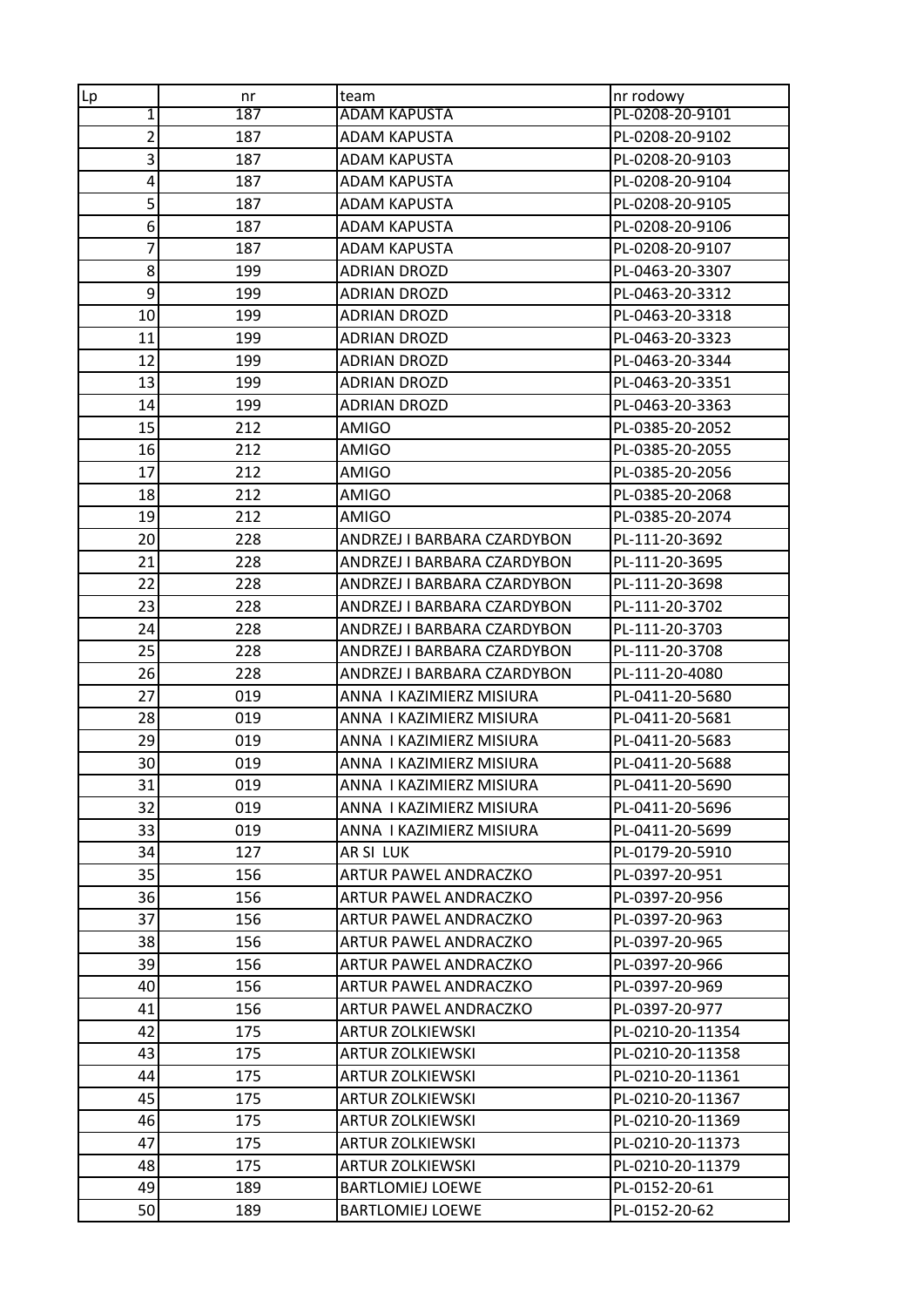| 51  | 189 | <b>BARTLOMIEJ LOEWE</b>   | PL-0152-20-64    |
|-----|-----|---------------------------|------------------|
| 52  | 189 | <b>BARTLOMIEJ LOEWE</b>   | PL-0152-20-67    |
| 53  | 189 | <b>BARTLOMIEJ LOEWE</b>   | PL-0152-20-68    |
| 54  | 189 | <b>BARTLOMIEJ LOEWE</b>   | PL-0152-20-70    |
| 55  | 189 | <b>BARTLOMIEJ LOEWE</b>   | PL-0152-20-73    |
| 56  | 086 | <b>BARTLOMIEJ WZIATEK</b> | PL-0180-20-5609  |
| 57  | 086 | <b>BARTLOMIEJ WZIATEK</b> | PL-0180-20-5611  |
| 58  | 086 | <b>BARTLOMIEJ WZIATEK</b> | PL-0180-20-5614  |
| 59  | 086 | <b>BARTLOMIEJ WZIATEK</b> | PL-0180-20-5615  |
| 60  | 086 | <b>BARTLOMIEJ WZIATEK</b> | PL-0180-20-5635  |
| 61  | 086 | <b>BARTLOMIEJ WZIATEK</b> | PL-0180-20-5642  |
| 62  | 086 | <b>BARTLOMIEJ WZIATEK</b> | PL-0180-20-5646  |
| 63  | 058 | <b>BARTOSZ NAWROCKI</b>   | PL-0468-20-15609 |
| 64  | 058 | <b>BARTOSZ NAWROCKI</b>   | PL-0468-20-15619 |
| 65  | 058 | <b>BARTOSZ NAWROCKI</b>   | PL-0468-20-15633 |
| 66  | 058 | <b>BARTOSZ NAWROCKI</b>   | PL-0468-20-15636 |
| 67  | 153 | <b>BRACIA MIKOLAJCZYK</b> | PL-0208-20-504   |
| 68  | 153 | <b>BRACIA MIKOLAJCZYK</b> | PL-0208-20-505   |
| 69  | 153 | <b>BRACIA MIKOLAJCZYK</b> | PL-0208-20-529   |
| 70  | 153 | <b>BRACIA MIKOLAJCZYK</b> | PL-0208-20-534   |
| 71  | 153 | <b>BRACIA MIKOLAJCZYK</b> | PL-0208-20-535   |
| 72  | 153 | <b>BRACIA MIKOLAJCZYK</b> | PL-0215-20-503   |
| 73  | 153 | <b>BRACIA MIKOLAJCZYK</b> | PL-0215-20-506   |
| 74  | 018 | <b>BUSZKO JULIA</b>       | PL-0324-20-7325  |
| 75  | 018 | <b>BUSZKO JULIA</b>       | PL-0324-20-7335  |
| 76  | 018 | <b>BUSZKO JULIA</b>       | PL-0324-20-7338  |
| 77  | 018 | <b>BUSZKO JULIA</b>       | PL-0324-20-7345  |
| 78  | 018 | <b>BUSZKO JULIA</b>       | PL-0324-20-7347  |
| 79  | 018 | <b>BUSZKO JULIA</b>       | PL-0324-20-7356  |
| 80  | 018 | <b>BUSZKO JULIA</b>       | PL-0324-20-7374  |
| 81  | 017 | <b>BUSZKO MICHAL</b>      | PL-0324-20-7333  |
| 82  | 017 | <b>BUSZKO MICHAL</b>      | PL-0324-20-7341  |
| 83  | 017 | <b>BUSZKO MICHAL</b>      | PL-0324-20-7342  |
| 84  | 017 | <b>BUSZKO MICHAL</b>      | PL-0324-20-7368  |
| 85  | 017 | <b>BUSZKO MICHAL</b>      | PL-0324-20-7373  |
| 86  | 017 | <b>BUSZKO MICHAL</b>      | PL-0324-20-7378  |
| 87  | 017 | <b>BUSZKO MICHAL</b>      | PL-0324-20-7391  |
| 88  | 099 | <b>CZAJKA DUBIEL</b>      | PL-0311-20-8004  |
| 89  | 099 | CZAJKA DUBIEL             | PL-0311-20-8005  |
| 90  | 099 | CZAJKA DUBIEL             | PL-0311-20-8006  |
| 91  | 099 | CZAJKA DUBIEL             | PL-0311-20-8007  |
| 92  | 099 | <b>CZAJKA DUBIEL</b>      | PL-0311-20-8806  |
| 93  | 099 | <b>CZAJKA DUBIEL</b>      | PL-0311-20-8845  |
| 94  | 099 | CZAJKA DUBIEL             | PL-0311-20-8850  |
| 95  | 116 | DAMIAN RUBINKOWSKI        | PL-0184-20-10983 |
| 96  | 117 | DARIUSZ ZYBURA            | PL-0211-20-8701  |
| 97  | 117 | DARIUSZ ZYBURA            | PL-0211-20-8703  |
| 98  | 117 | DARIUSZ ZYBURA            | PL-0211-20-8704  |
| 99  | 117 | DARIUSZ ZYBURA            | PL-0211-20-8718  |
| 100 | 117 | DARIUSZ ZYBURA            | PL-0211-20-8724  |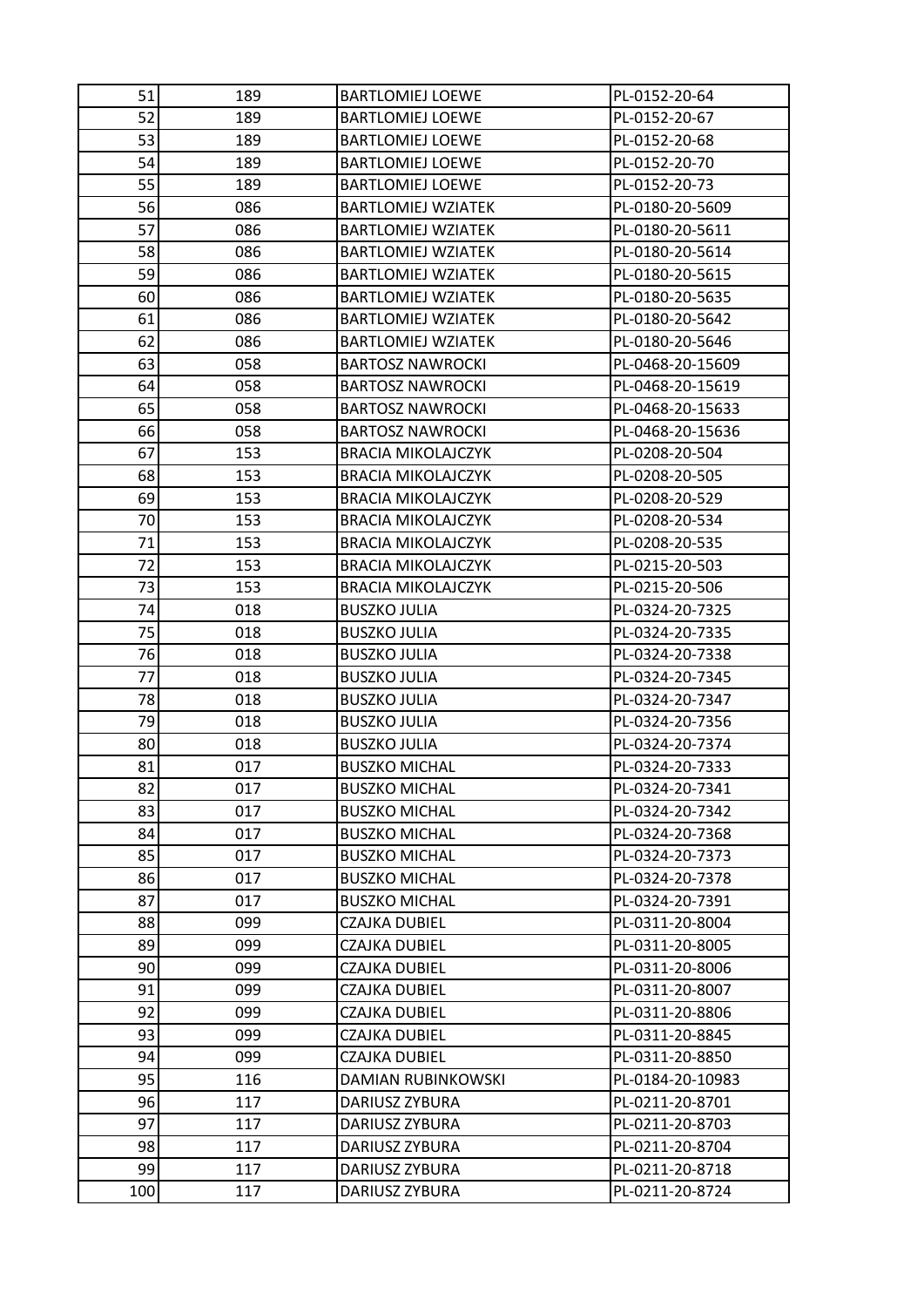| 101 | 117 | DARIUSZ ZYBURA          | PL-0211-20-8735  |
|-----|-----|-------------------------|------------------|
| 102 | 117 | DARIUSZ ZYBURA          | PL-0211-20-8737  |
| 103 | 174 | DAWID DUDEK             | PL-0388-20-2662  |
| 104 | 174 | DAWID DUDEK             | PL-0388-20-2667  |
| 105 | 174 | DAWID DUDEK             | PL-0388-20-2669  |
| 106 | 174 | DAWID DUDEK             | PL-0388-20-2671  |
| 107 | 174 | DAWID DUDEK             | PL-0388-20-2676  |
| 108 | 174 | DAWID DUDEK             | PL-0388-20-2679  |
| 109 | 174 | DAWID DUDEK             | PL-0388-20-2683  |
| 110 | 162 | <b>DOMINIK RAFAL</b>    | PL-0215-20-10405 |
| 111 | 162 | DOMINIK RAFAL           | PL-0215-20-10411 |
| 112 | 162 | <b>DOMINIK RAFAL</b>    | PL-0215-20-10413 |
| 113 | 162 | <b>DOMINIK RAFAL</b>    | PL-0215-20-10417 |
| 114 | 162 | DOMINIK RAFAL           | PL-0215-20-10421 |
| 115 | 162 | <b>DOMINIK RAFAL</b>    | PL-0215-20-10425 |
| 116 | 162 | <b>DOMINIK RAFAL</b>    | PL-0215-20-10438 |
| 117 | 051 | DROMADERY I             | PL-010-20-9225   |
| 118 | 051 | <b>DROMADERY I</b>      | PL-0385-20-2094  |
| 119 | 051 | DROMADERY I             | PL-0385-20-2099  |
| 120 | 051 | DROMADERY I             | PL-0414-20-15698 |
| 121 | 051 | DROMADERY I             | PL-0414-20-15700 |
| 122 | 051 | DROMADERY I             | PL-0414-20-15714 |
| 123 | 051 | DROMADERY I             | PL-0430-20-6435  |
| 124 | 176 | DROMADERY II            | PL-0430-20-6421  |
| 125 | 176 | <b>DROMADERY II</b>     | PL-0430-20-6422  |
| 126 | 176 | DROMADERY II            | PL-0430-20-6423  |
| 127 | 176 | <b>DROMADERY II</b>     | PL-0430-20-6426  |
| 128 | 176 | <b>DROMADERY II</b>     | PL-0430-20-6427  |
| 129 | 176 | DROMADERY II            | PL-0430-20-6432  |
| 130 | 176 | DROMADERY II            | PL-0430-20-6433  |
| 131 | 096 | DYJAK ADAM              | PL-0215-20-10601 |
| 132 | 096 | DYJAK ADAM              | PL-0215-20-10603 |
| 133 | 096 | DYJAK ADAM              | PL-0215-20-10615 |
| 134 | 208 | <b>FILIP JARCZOK</b>    | PL-047-20-3301   |
| 135 | 208 | FILIP JARCZOK           | PL-047-20-3303   |
| 136 | 208 | <b>FILIP JARCZOK</b>    | PL-047-20-3305   |
| 137 | 208 | <b>FILIP JARCZOK</b>    | PL-047-20-3309   |
| 138 | 208 | <b>FILIP JARCZOK</b>    | PL-047-20-3312   |
| 139 | 208 | <b>FILIP JARCZOK</b>    | PL-047-20-3313   |
| 140 | 208 | FILIP JARCZOK           | PL-047-20-3322   |
| 141 | 014 | <b>FLOREK RYSZARD</b>   | PL-0411-20-1210  |
| 142 | 014 | <b>FLOREK RYSZARD</b>   | PL-0411-20-1231  |
| 143 | 014 | <b>FLOREK RYSZARD</b>   | PL-0411-20-1237  |
| 144 | 014 | <b>FLOREK RYSZARD</b>   | PL-0411-20-1242  |
| 145 | 014 | <b>FLOREK RYSZARD</b>   | PL-0411-20-1252  |
| 146 | 014 | <b>FLOREK RYSZARD</b>   | PL-0411-20-1253  |
| 147 | 014 | <b>FLOREK RYSZARD</b>   | PL-0411-20-1275  |
| 148 | 009 | <b>GARDYJAS NATALIA</b> | PL-0143-20-7008  |
| 149 | 009 | <b>GARDYJAS NATALIA</b> | PL-0143-20-7015  |
| 150 | 009 | GARDYJAS NATALIA        | PL-0143-20-7107  |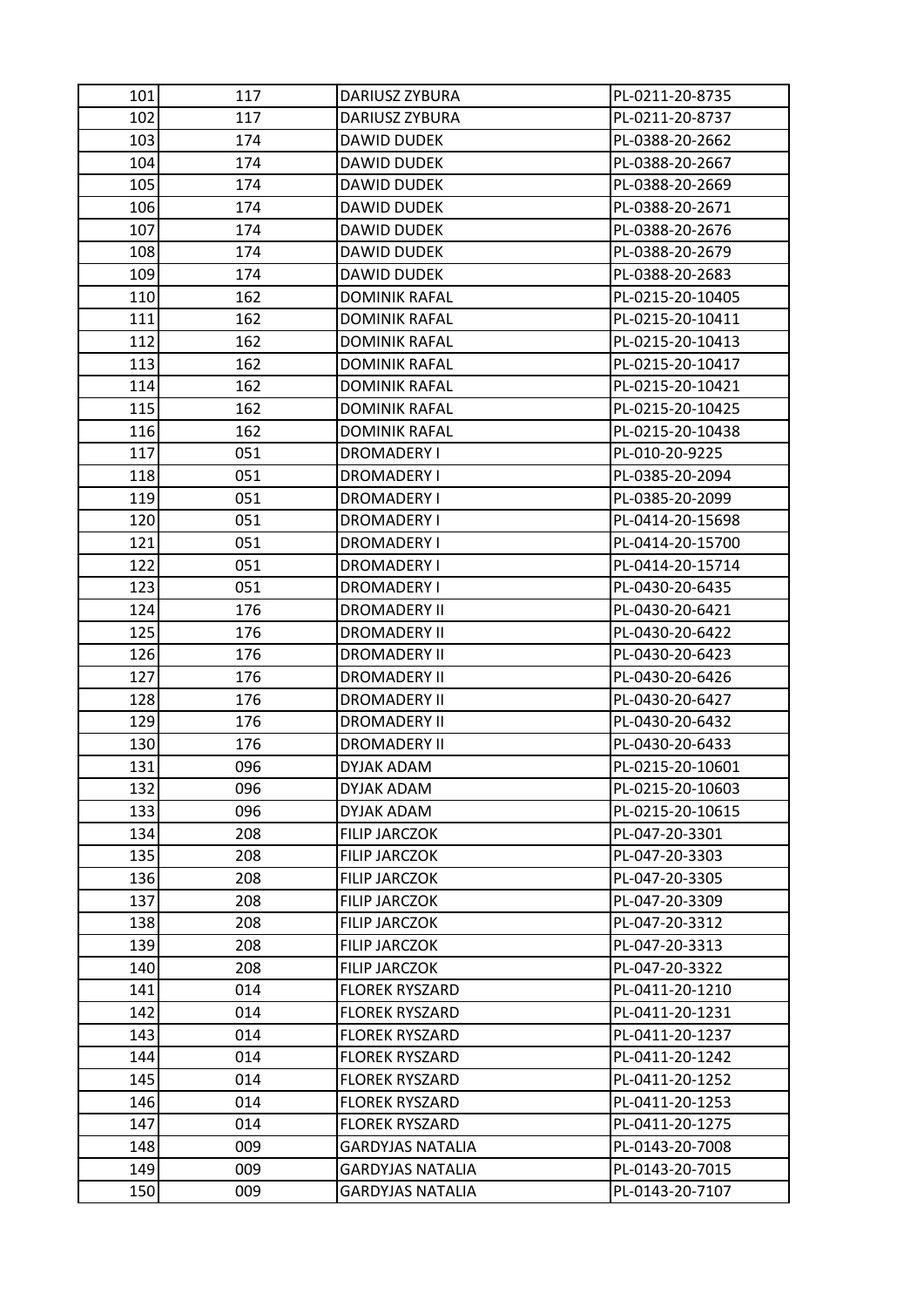| 151 | 009 | GARDYJAS NATALIA          | PL-0143-20-7109  |
|-----|-----|---------------------------|------------------|
| 152 | 009 | <b>GARDYJAS NATALIA</b>   | PL-0143-20-7112  |
| 153 | 009 | <b>GARDYJAS NATALIA</b>   | PL-0143-20-7113  |
| 154 | 009 | GARDYJAS NATALIA          | PL-0143-20-7115  |
| 155 | 049 | <b>GIBA</b>               | PL-0243-20-3053  |
| 156 | 049 | GIBA                      | PL-0243-20-3054  |
| 157 | 049 | GIBA                      | PL-0243-20-3410  |
| 158 | 049 | <b>GIBA</b>               | PL-0243-20-3411  |
| 159 | 049 | GIBA                      | PL-0243-20-3431  |
| 160 | 049 | <b>GIBA</b>               | PL-0243-20-3500  |
| 161 | 049 | GIBA                      | PL-0277-20-9473  |
| 162 | 049 | GIBA                      | PL-0277-20-9489  |
| 163 | 025 | <b>GORA MARCIN</b>        | PL-0311-20-4205  |
| 164 | 025 | <b>GORA MARCIN</b>        | PL-0311-20-4219  |
| 165 | 025 | <b>GORA MARCIN</b>        | PL-0311-20-4223  |
| 166 | 025 | <b>GORA MARCIN</b>        | PL-0311-20-4225  |
| 167 | 025 | <b>GORA MARCIN</b>        | PL-0311-20-4227  |
| 168 | 025 | <b>GORA MARCIN</b>        | PL-0311-20-4232  |
| 169 | 121 | <b>GRZEGORZ KRAJEWSKI</b> | PL-0210-20-3788  |
| 170 | 121 | <b>GRZEGORZ KRAJEWSKI</b> | PL-0210-20-3790  |
| 171 | 121 | GRZEGORZ KRAJEWSKI        | PL-0210-20-3791  |
| 172 | 121 | <b>GRZEGORZ KRAJEWSKI</b> | PL-0210-20-3792  |
| 173 | 121 | <b>GRZEGORZ KRAJEWSKI</b> | PL-0210-20-3793  |
| 174 | 121 | <b>GRZEGORZ KRAJEWSKI</b> | PL-0210-20-3794  |
| 175 | 121 | <b>GRZEGORZ KRAJEWSKI</b> | PL-0210-20-3796  |
| 176 | 071 | GRZEGORZ KUSAJ            | PL-0211-20-8951  |
| 177 | 071 | <b>GRZEGORZ KUSAJ</b>     | PL-0211-20-8953  |
| 178 | 071 | <b>GRZEGORZ KUSAJ</b>     | PL-0211-20-8958  |
| 179 | 071 | <b>GRZEGORZ KUSAJ</b>     | PL-0211-20-8960  |
| 180 | 071 | <b>GRZEGORZ KUSAJ</b>     | PL-0211-20-8961  |
| 181 | 071 | GRZEGORZ KUSAJ            | PL-0211-20-8994  |
| 182 | 046 | <b>HOLA PIOTR</b>         | PL-0411-20-3505  |
| 183 | 046 | <b>HOLA PIOTR</b>         | PL-0411-20-3520  |
| 184 | 046 | <b>HOLA PIOTR</b>         | PL-0411-20-3521  |
| 185 | 046 | <b>HOLA PIOTR</b>         | PL-0411-20-3523  |
| 186 | 046 | <b>HOLA PIOTR</b>         | PL-0411-20-3532  |
| 187 | 046 | <b>HOLA PIOTR</b>         | PL-08-20-5916    |
| 188 | 046 | <b>HOLA PIOTR</b>         | PL-08-20-5917    |
| 189 | 215 | JGJL                      | PL-20-381-1062   |
| 190 | 215 | JGJL                      | PL-20-381-1064   |
| 191 | 215 | JGJL                      | PL-20-381-1076   |
| 192 | 215 | JGJL                      | PL-20-381-1078   |
| 193 | 215 | JGJL                      | PL-20-381-172    |
| 194 | 215 | JGJL                      | PL-20-381-175    |
| 195 | 215 | JGJL                      | PL-20-381-178    |
| 196 | 184 | <b>JACEK LUKASZYK</b>     | PL-0215-20-9615  |
| 197 | 184 | <b>JACEK LUKASZYK</b>     | PL-0215-20-9860  |
| 198 | 184 | <b>JACEK LUKASZYK</b>     | PL-0215-20-9895  |
| 199 | 085 | JOZEF & MARCIN team       | PL-0100-20-12142 |
| 200 | 085 | JOZEF & MARCIN team       | PL-0100-20-12287 |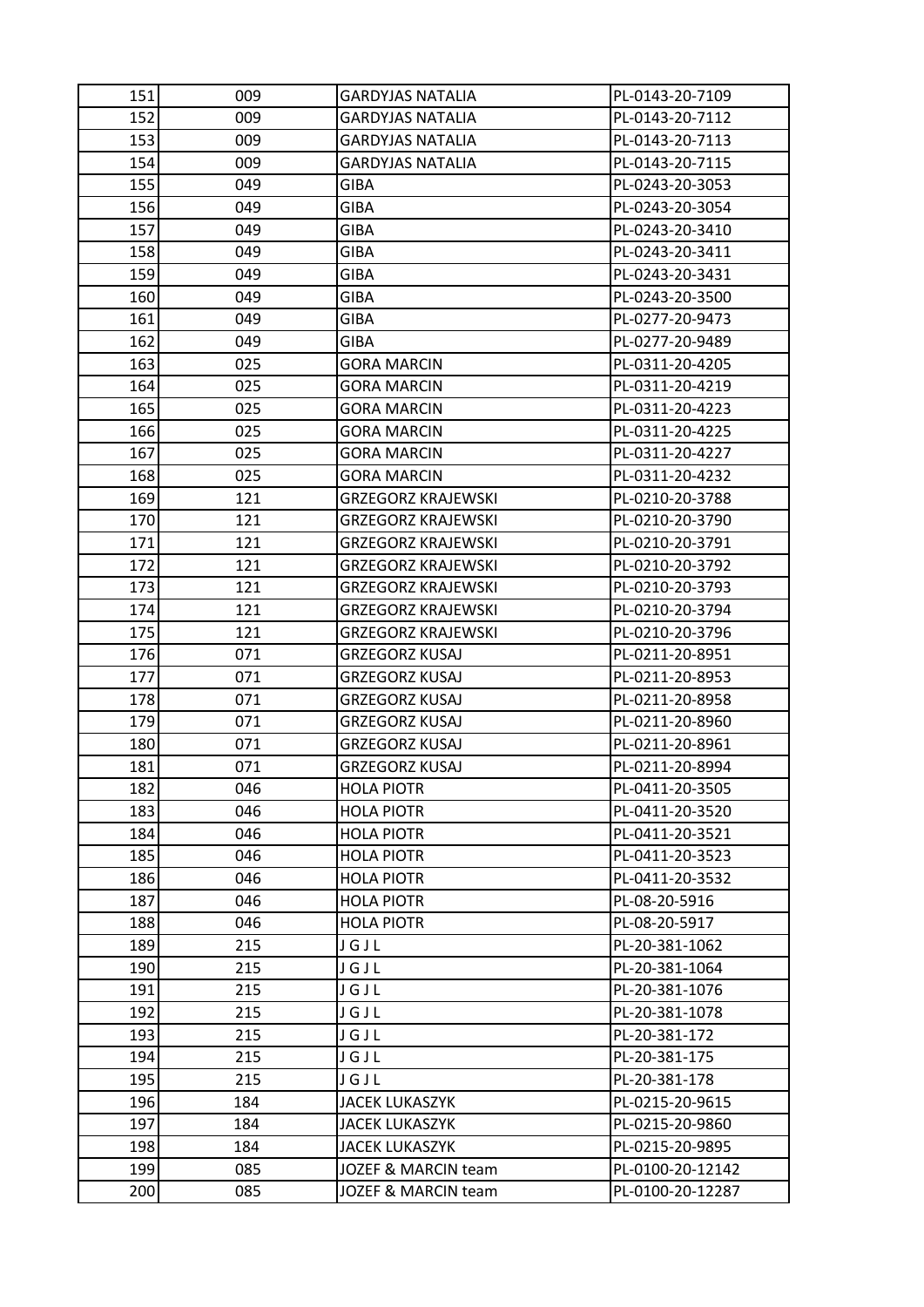| 201 | 085 | JOZEF & MARCIN team      | PL-099-20-5653   |
|-----|-----|--------------------------|------------------|
| 202 | 085 | JOZEF & MARCIN team      | PL-099-20-5655   |
| 203 | 085 | JOZEF & MARCIN team      | PL-099-20-5664   |
| 204 | 085 | JOZEF & MARCIN team      | PL-099-20-5667   |
| 205 | 085 | JOZEF & MARCIN team      | PL-099-20-969    |
| 206 | 003 | <b>JUSTYNA KORYCKA</b>   | PL-0490-20-5654  |
| 207 | 003 | <b>JUSTYNA KORYCKA</b>   | PL-0490-20-5655  |
| 208 | 003 | <b>JUSTYNA KORYCKA</b>   | PL-0490-20-5656  |
| 209 | 003 | <b>JUSTYNA KORYCKA</b>   | PL-0490-20-5657  |
| 210 | 003 | <b>JUSTYNA KORYCKA</b>   | PL-0490-20-5658  |
| 211 | 003 | JUSTYNA KORYCKA          | PL-0490-20-5659  |
| 212 | 003 | <b>JUSTYNA KORYCKA</b>   | PL-0490-20-5660  |
| 213 | 066 | <b>KAMIL RAFAL</b>       | PL-0215-20-10401 |
| 214 | 066 | KAMIL RAFAL              | PL-0215-20-10407 |
| 215 | 066 | <b>KAMIL RAFAL</b>       | PL-0215-20-10410 |
| 216 | 066 | KAMIL RAFAL              | PL-0215-20-10416 |
| 217 | 066 | KAMIL RAFAL              | PL-0215-20-10424 |
| 218 | 066 | <b>KAMIL RAFAL</b>       | PL-0215-20-10440 |
| 219 | 066 | KAMIL RAFAL              | PL-0215-20-10448 |
| 220 | 149 | <b>KORBUS KRZYSZTOF</b>  | PL-0318-20-2822  |
| 221 | 149 | KORBUS KRZYSZTOF         | PL-0318-20-3210  |
| 222 | 149 | <b>KORBUS KRZYSZTOF</b>  | PL-0318-20-3241  |
| 223 | 149 | <b>KORBUS KRZYSZTOF</b>  | PL-0318-20-3342  |
| 224 | 149 | <b>KORBUS KRZYSZTOF</b>  | PL-0318-20-3343  |
| 225 | 149 | <b>KORBUS KRZYSZTOF</b>  | PL-0318-20-3376  |
| 226 | 149 | <b>KORBUS KRZYSZTOF</b>  | PL-0318-20-3395  |
| 227 | 064 | KOSOBUCKI-OLKOWSKI       | PL-0321-20-8442  |
| 228 | 064 | KOSOBUCKI-OLKOWSKI       | PL-0321-20-8470  |
| 229 | 064 | KOSOBUCKI-OLKOWSKI       | PL-0321-20-8471  |
| 230 | 064 | KOSOBUCKI-OLKOWSKI       | PL-0321-20-8563  |
| 231 | 064 | KOSOBUCKI-OLKOWSKI       | PL-0321-20-8565  |
| 232 | 064 | KOSOBUCKI-OLKOWSKI       | PL-0321-20-8573  |
| 233 | 010 | <b>KRAWCZYK RYSZARD</b>  | PL-0210-20-1140  |
| 234 | 010 | <b>KRAWCZYK RYSZARD</b>  | PL-0210-20-1176  |
| 235 | 012 | <b>KRAWIECZEK LUCJAN</b> | PL-0129-20-1788  |
| 236 | 012 | <b>KRAWIECZEK LUCJAN</b> | PL-0129-20-1795  |
| 237 | 012 | <b>KRAWIECZEK LUCJAN</b> | PL-0143-20-6038  |
| 238 | 012 | <b>KRAWIECZEK LUCJAN</b> | PL-0143-20-6051  |
| 239 | 012 | <b>KRAWIECZEK LUCJAN</b> | PL-0143-20-6052  |
| 240 | 012 | <b>KRAWIECZEK LUCJAN</b> | PL-0143-20-6056  |
| 241 | 012 | <b>KRAWIECZEK LUCJAN</b> | PL-0143-20-6058  |
| 242 | 077 | KROLIKOWSKI-ROBAKIEWICZ  | PL-0475-20-11226 |
| 243 | 077 | KROLIKOWSKI-ROBAKIEWICZ  | PL-0475-20-11238 |
| 244 | 077 | KROLIKOWSKI-ROBAKIEWICZ  | PL-0475-20-11239 |
| 245 | 077 | KROLIKOWSKI-ROBAKIEWICZ  | PL-0475-20-11241 |
| 246 | 077 | KROLIKOWSKI-ROBAKIEWICZ  | PL-0475-20-11242 |
| 247 | 077 | KROLIKOWSKI-ROBAKIEWICZ  | PL-0475-20-11247 |
| 248 | 077 | KROLIKOWSKI-ROBAKIEWICZ  | PL-0475-20-11248 |
| 249 | 077 | KROLIKOWSKI-ROBAKIEWICZ  | PL-0475-20-11253 |
| 250 | 190 | <b>KRYSTIAN KROWICKI</b> | PL-0413-20-7479  |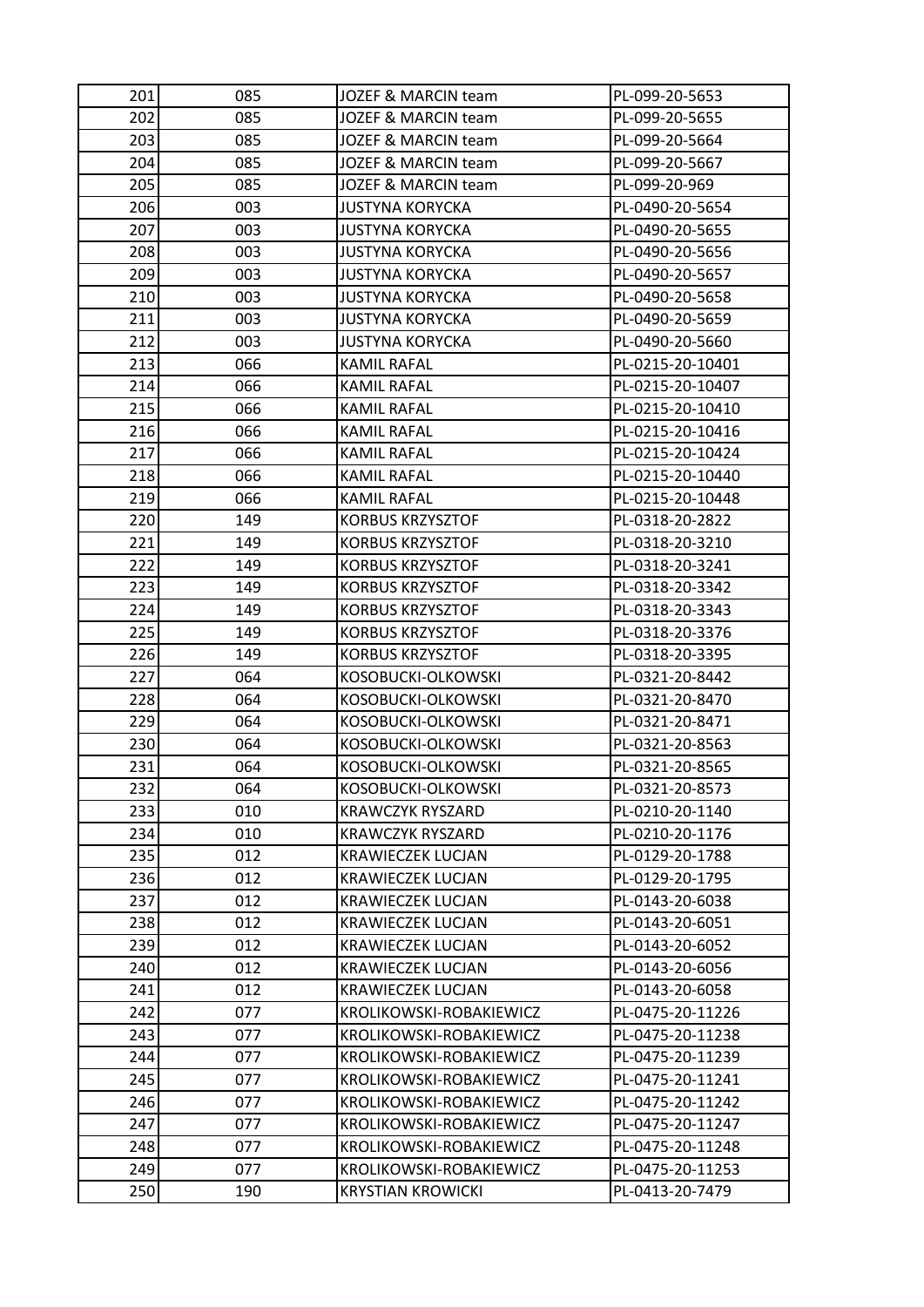| 251 | 190          | <b>KRYSTIAN KROWICKI</b>   | PL-0413-20-7480  |
|-----|--------------|----------------------------|------------------|
| 252 | 190          | <b>KRYSTIAN KROWICKI</b>   | PL-0413-20-7483  |
| 253 | 190          | <b>KRYSTIAN KROWICKI</b>   | PL-0413-20-7485  |
| 254 | 190          | KRYSTIAN KROWICKI          | PL-0413-20-7486  |
| 255 | 190          | <b>KRYSTIAN KROWICKI</b>   | PL-0413-20-7497  |
| 256 | 190          | KRYSTIAN KROWICKI          | PL-0413-20-7498  |
| 257 | 210          | KRZYSZTOF KOSTECKI         | PL-0208-20-1250  |
| 258 | 210          | <b>KRZYSZTOF KOSTECKI</b>  | PL-0208-20-1251  |
| 259 | 210          | <b>KRZYSZTOF KOSTECKI</b>  | PL-0208-20-1253  |
| 260 | 210          | <b>KRZYSZTOF KOSTECKI</b>  | PL-0208-20-1254  |
| 261 | 210          | <b>KRZYSZTOF KOSTECKI</b>  | PL-0208-20-1255  |
| 262 | 210          | <b>KRZYSZTOF KOSTECKI</b>  | PL-0208-20-1256  |
| 263 | 210          | <b>KRZYSZTOF KOSTECKI</b>  | PL-0208-20-1257  |
| 264 | 109          | KUCHARSKI DAREK TIM        | PL-0281-20-10303 |
| 265 | 109          | <b>KUCHARSKI DAREK TIM</b> | PL-0281-20-10304 |
| 266 | 109          | KUCHARSKI DAREK TIM        | PL-0281-20-12214 |
| 267 | 109          | <b>KUCHARSKI DAREK TIM</b> | PL-0281-20-12271 |
| 268 | 109          | KUCHARSKI DAREK TIM        | PL-0281-20-8804  |
| 269 | 109          | KUCHARSKI DAREK TIM        | PL-0281-20-8892  |
| 270 | 181          | <b>KURKOWSKI SLAWOMIR</b>  | PL-0321-20-5986  |
| 271 | 181          | KURKOWSKI SLAWOMIR         | PL-0321-20-5994  |
| 272 | 181          | KURKOWSKI SLAWOMIR         | PL-0321-20-5995  |
| 273 | 181          | <b>KURKOWSKI SLAWOMIR</b>  | PL-0321-20-5997  |
| 274 | 181          | KURKOWSKI SLAWOMIR         | PL-0321-20-5998  |
| 275 | 181          | KURKOWSKI SLAWOMIR         | PL-0321-20-5999  |
| 276 | 181          | KURKOWSKI SLAWOMIR         | PL-0321-20-6000  |
| 277 | 011          | KWIETNIOWSKI RAFAL         | PL-0215-20-612   |
| 278 | 011          | <b>KWIETNIOWSKI RAFAL</b>  | PL-0215-20-643   |
| 279 | 011          | KWIETNIOWSKI RAFAL         | PL-0215-20-656   |
| 280 | 011          | KWIETNIOWSKI RAFAL         | PL-0215-20-663   |
| 281 | 072          | LASECKI JERZY              | PL-0468-20-5921  |
| 282 | 072          | <b>LASECKI JERZY</b>       | PL-0468-20-5923  |
| 283 | 072          | <b>LASECKI JERZY</b>       | PL-0468-20-5948  |
| 284 | 072          | LASECKI JERZY              | PL-0468-20-5951  |
| 285 | 072          | LASECKI JERZY              | PL-0468-20-5979  |
| 286 | 072          | LASECKI JERZY              | PL-0468-20-5984  |
| 287 | 072          | <b>LASECKI JERZY</b>       | PL-0468-20-5987  |
| 288 | 015          | LOBODA ADAM                | PL-033-20-4076   |
| 289 | 015          | LOBODA ADAM                | PL-033-20-4095   |
| 290 | 015          | LOBODA ADAM                | PL-033-20-4097   |
| 291 | 200          | LUKASZ I MONIKA LIPIAN     | PL-0208-20-6505  |
| 292 | 214          | MACIUSZEK MICHAL           | PL-0232-20-6301  |
| 293 | 214          | MACIUSZEK MICHAL           | PL-0232-20-6303  |
| 294 | 214          | MACIUSZEK MICHAL           | PL-0232-20-6305  |
| 295 | 214          | MACIUSZEK MICHAL           | PL-0232-20-6314  |
| 296 | 214          | MACIUSZEK MICHAL           | PL-0232-20-6317  |
| 297 | 214          | MACIUSZEK MICHAL           | PL-0232-20-6320  |
| 298 | 214          | MACIUSZEK MICHAL           | PL-0232-20-6323  |
| 299 | 1            | MALEC MAREK II             | PL-0215-20-10850 |
| 300 | $\mathbf{1}$ | MALEC MAREK II             | PL-0215-20-10851 |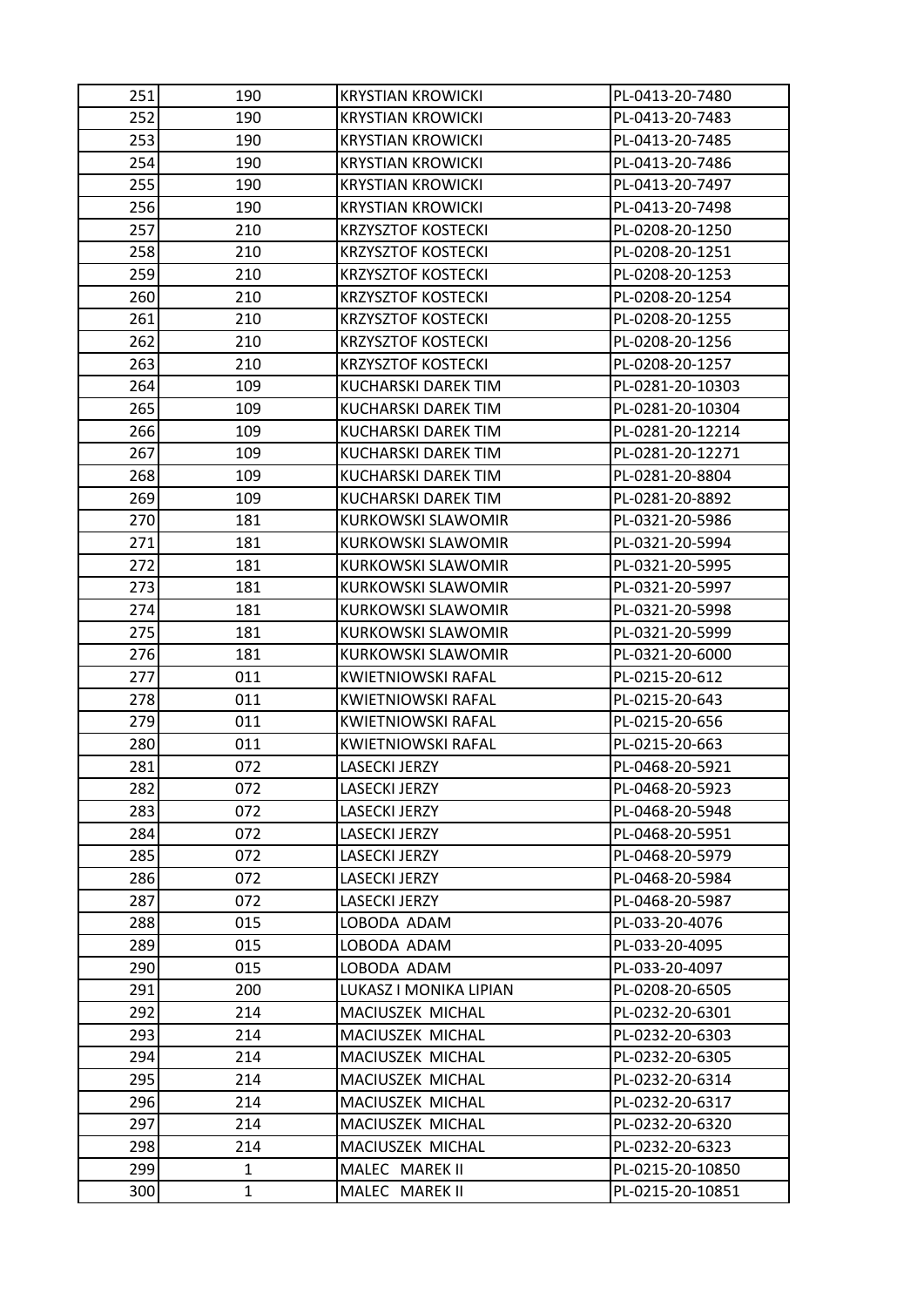| 301 | 1            | MALEC MAREK II                    | PL-0215-20-10854 |
|-----|--------------|-----------------------------------|------------------|
| 302 | $\mathbf{1}$ | MALEC MAREK II                    | PL-0215-20-10855 |
| 303 | $\mathbf{1}$ | MALEC MAREK II                    | PL-0215-20-10859 |
| 304 | $\mathbf{1}$ | MALEC MAREK II                    | PL-0215-20-10881 |
| 305 | 059          | <b>MALEC MAREK</b>                | PL-0215-20-10849 |
| 306 | 059          | <b>MALEC MAREK</b>                | PL-0215-20-10858 |
| 307 | 059          | <b>MALEC MAREK</b>                | PL-0215-20-10870 |
| 308 | 059          | <b>MALEC MAREK</b>                | PL-0215-20-10890 |
| 309 | 059          | <b>MALEC MAREK</b>                | PL-0215-20-10896 |
| 310 | 059          | <b>MALEC MAREK</b>                | PL-0215-20-10897 |
| 311 | 059          | <b>MALEC MAREK</b>                | PL-0215-20-10899 |
| 312 | 073          | <b>MARCIN LIPKA</b>               | PL-08-20-2251    |
| 313 | 073          | <b>MARCIN LIPKA</b>               | PL-08-20-2254    |
| 314 | 073          | <b>MARCIN LIPKA</b>               | PL-08-20-2256    |
| 315 | 073          | <b>MARCIN LIPKA</b>               | PL-08-20-2257    |
| 316 | 073          | <b>MARCIN LIPKA</b>               | PL-08-20-2261    |
| 317 | 073          | <b>MARCIN LIPKA</b>               | PL-08-20-2262    |
| 318 | 073          | <b>MARCIN LIPKA</b>               | PL-08-20-2266    |
| 319 | 131          | <b>MAREK KONSEK</b>               | PL-0116-20-3835  |
| 320 | 131          | <b>MAREK KONSEK</b>               | PL-0116-20-3838  |
| 321 | 131          | <b>MAREK KONSEK</b>               | PL-0116-20-3844  |
| 322 | 131          | <b>MAREK KONSEK</b>               | PL-0116-20-3846  |
| 323 | 131          | <b>MAREK KONSEK</b>               | PL-0116-20-3848  |
| 324 | 131          | <b>MAREK KONSEK</b>               | PL-0116-20-3850  |
| 325 | 131          | <b>MAREK KONSEK</b>               | PL-0116-20-3919  |
| 326 | 197          | MARIAN PACZOS CHARYTATYWNE        | PL-0412-20-10240 |
| 327 | 197          | MARIAN PACZOS CHARYTATYWNE        | PL-0412-20-10255 |
| 328 | 197          | MARIAN PACZOS CHARYTATYWNE        | PL-0412-20-2839  |
| 329 | 197          | MARIAN PACZOS CHARYTATYWNE        | PL-0412-20-2843  |
| 330 | 197          | MARIAN PACZOS CHARYTATYWNE        | PL-0412-20-2845  |
| 331 | 197          | <b>MARIAN PACZOS CHARYTATYWNE</b> | PL-0412-20-3251  |
| 332 | 197          | MARIAN PACZOS CHARYTATYWNE        | PL-0412-20-3252  |
| 333 | 022          | <b>MAZIARZ KONRAD</b>             | PL-0311-20-3805  |
| 334 | 022          | <b>MAZIARZ KONRAD</b>             | PL-0311-20-3806  |
| 335 | 022          | <b>MAZIARZ KONRAD</b>             | PL-0311-20-3822  |
| 336 | 022          | MAZIARZ KONRAD                    | PL-0311-20-3825  |
| 337 | 022          | <b>MAZIARZ KONRAD</b>             | PL-0311-20-3831  |
| 338 | 022          | MAZIARZ KONRAD                    | PL-0311-20-3835  |
| 339 | 022          | <b>MAZIARZ KONRAD</b>             | PL-0311-20-3839  |
| 340 | 216          | MIECZYSLAW KWIETNIOWSKI           | PL-0215-20-134   |
| 341 | 216          | MIECZYSLAW KWIETNIOWSKI           | PL-0215-20-146   |
| 342 | 216          | MIECZYSLAW KWIETNIOWSKI           | PL-0215-20-147   |
| 343 | 216          | MIECZYSLAW KWIETNIOWSKI           | PL-0215-20-153   |
| 344 | 216          | MIECZYSLAW KWIETNIOWSKI           | PL-0215-20-160   |
| 345 | 216          | MIECZYSLAW KWIETNIOWSKI           | PL-0215-20-164   |
| 346 | 216          | MIECZYSLAW KWIETNIOWSKI           | PL-0215-20-166   |
| 347 | 067          | MIROSLAW WARDA                    | PL-0211-20-8104  |
| 348 | 067          | MIROSLAW WARDA                    | PL-0211-20-8113  |
| 349 | 067          | MIROSLAW WARDA                    | PL-0211-20-8130  |
| 350 | 067          | MIROSLAW WARDA                    | PL-0211-20-8134  |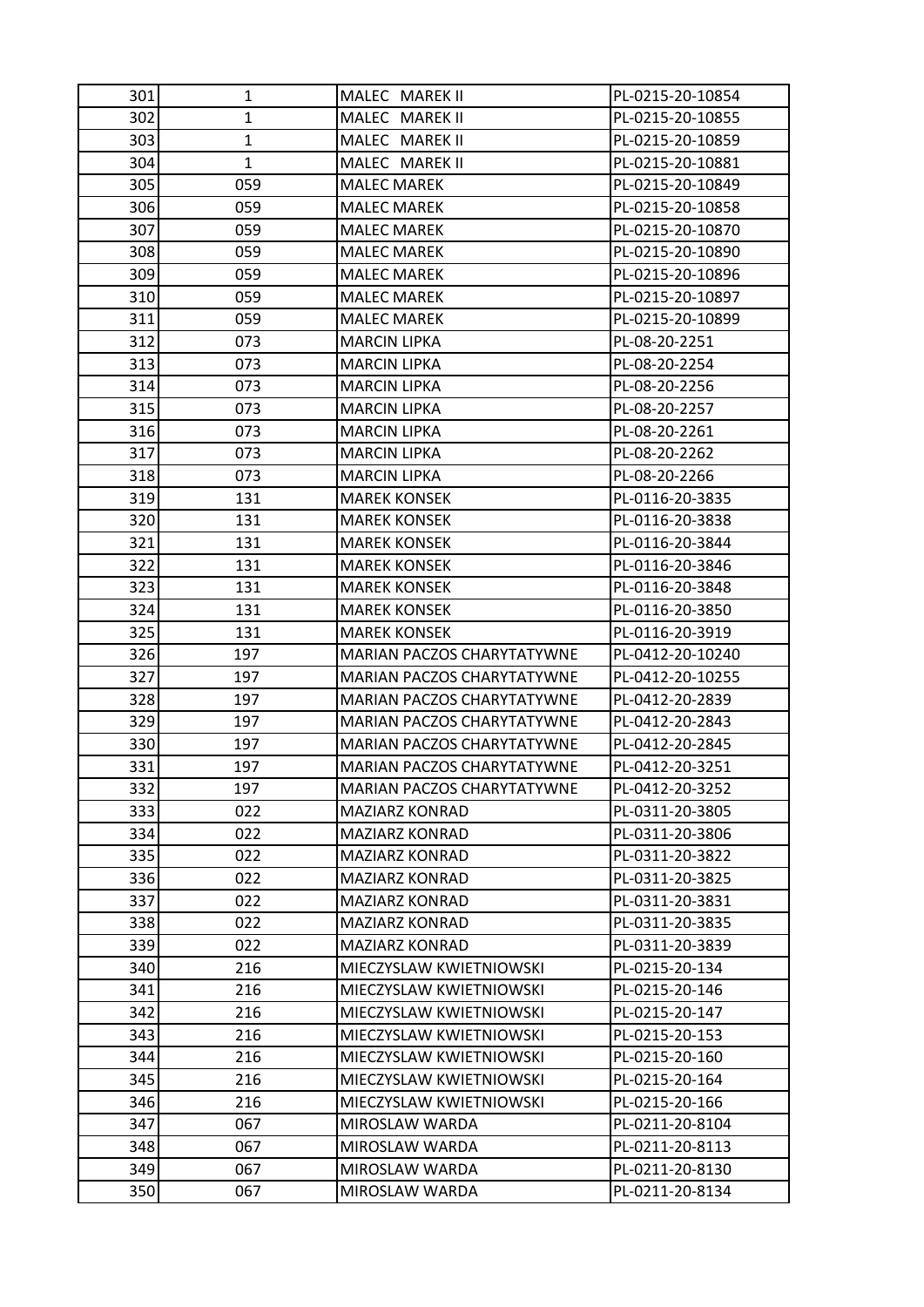| 351 | 067 | MIROSLAW WARDA            | PL-0211-20-8142  |
|-----|-----|---------------------------|------------------|
| 352 | 067 | MIROSLAW WARDA            | PL-0211-20-8144  |
| 353 | 067 | MIROSLAW WARDA            | PL-0211-20-8145  |
| 354 | 005 | MMMMM DANILOWICZ          | PL-0215-20-11167 |
| 355 | 005 | MMMMM DANILOWICZ          | PL-0215-20-11183 |
| 356 | 191 | <b>NACULAK ARTUR</b>      | PL-0413-20-9304  |
| 357 | 191 | <b>NACULAK ARTUR</b>      | PL-0413-20-9326  |
| 358 | 191 | <b>NACULAK ARTUR</b>      | PL-0413-20-9327  |
| 359 | 191 | NACULAK ARTUR             | PL-0413-20-9351  |
| 360 | 191 | <b>NACULAK ARTUR</b>      | PL-0413-20-9375  |
| 361 | 191 | <b>NACULAK ARTUR</b>      | PL-0413-20-9380  |
| 362 | 191 | <b>NACULAK ARTUR</b>      | PL-0413-20-9386  |
| 363 | 004 | <b>OBIDZINSKI ROBERT</b>  | PL-0490-20-7061  |
| 364 | 004 | OBIDZINSKI ROBERT         | PL-0490-20-7063  |
| 365 | 004 | <b>OBIDZINSKI ROBERT</b>  | PL-0490-20-7066  |
| 366 | 004 | OBIDZINSKI ROBERT         | PL-0490-20-7071  |
| 367 | 004 | <b>OBIDZINSKI ROBERT</b>  | PL-0490-20-7072  |
| 368 | 004 | <b>OBIDZINSKI ROBERT</b>  | PL-0490-20-7074  |
| 369 | 004 | OBIDZINSKI ROBERT         | PL-0490-20-7075  |
| 370 | 013 | <b>OLIVIER KRAWCZAK</b>   | PL-0139-20-2018  |
| 371 | 013 | OLIVIER KRAWCZAK          | PL-0139-20-2040  |
| 372 | 013 | <b>OLIVIER KRAWCZAK</b>   | PL-0139-20-2059  |
| 373 | 013 | OLIVIER KRAWCZAK          | PL-0139-20-2069  |
| 374 | 013 | OLIVIER KRAWCZAK          | PL-0139-20-2095  |
| 375 | 084 | <b>OLIWKA TEAM</b>        | PL-0293-20-4942  |
| 376 | 084 | OLIWKA TEAM               | PL-0412-20-7581  |
| 377 | 084 | <b>OLIWKA TEAM</b>        | PL-0412-20-7583  |
| 378 | 084 | OLIWKA TEAM               | PL-0412-20-7588  |
| 379 | 084 | OLIWKA TEAM               | PL-0412-20-7589  |
| 380 | 069 | PAN SEKULSKI I ZELAZNIAKI | PL-0303-20-1044  |
| 381 | 069 | PAN SEKULSKI I ZELAZNIAKI | PL-0303-20-1047  |
| 382 | 069 | PAN SEKULSKI I ZELAZNIAKI | PL-0303-20-1056  |
| 383 | 069 | PAN SEKULSKI I ZELAZNIAKI | PL-0468-20-4110  |
| 384 | 069 | PAN SEKULSKI I ZELAZNIAKI | PL-0468-20-4120  |
| 385 | 069 | PAN SEKULSKI I ZELAZNIAKI | PL-0468-20-4143  |
| 386 | 069 | PAN SEKULSKI I ZELAZNIAKI | PL-0468-20-4160  |
| 387 | 226 | PAWEL MALGORZATA LANDMAN  | PL-0208-20-2186  |
| 388 | 226 | PAWEL MALGORZATA LANDMAN  | PL-0208-20-5180  |
| 389 | 226 | PAWEL MALGORZATA LANDMAN  | PL-0208-20-5185  |
| 390 | 226 | PAWEL MALGORZATA LANDMAN  | PL-0208-20-5187  |
| 391 | 125 | PELIKANT & CZARDYBON      | PL-0111-20-3710  |
| 392 | 125 | PELIKANT & CZARDYBON      | PL-0111-20-4088  |
| 393 | 125 | PELIKANT & CZARDYBON      | PL-0111-20-4090  |
| 394 | 125 | PELIKANT & CZARDYBON      | PL-0129-20-2014  |
| 395 | 125 | PELIKANT & CZARDYBON      | PL-0129-20-2020  |
| 396 | 125 | PELIKANT & CZARDYBON      | PL-0129-20-2036  |
| 397 | 125 | PELIKANT & CZARDYBON      | PL-0129-20-2037  |
| 398 | 194 | PIOTR SMYK II             | PL-0463-20-3309  |
| 399 | 194 | PIOTR SMYK II             | PL-0463-20-3310  |
| 400 | 194 | PIOTR SMYK II             | PL-0463-20-3320  |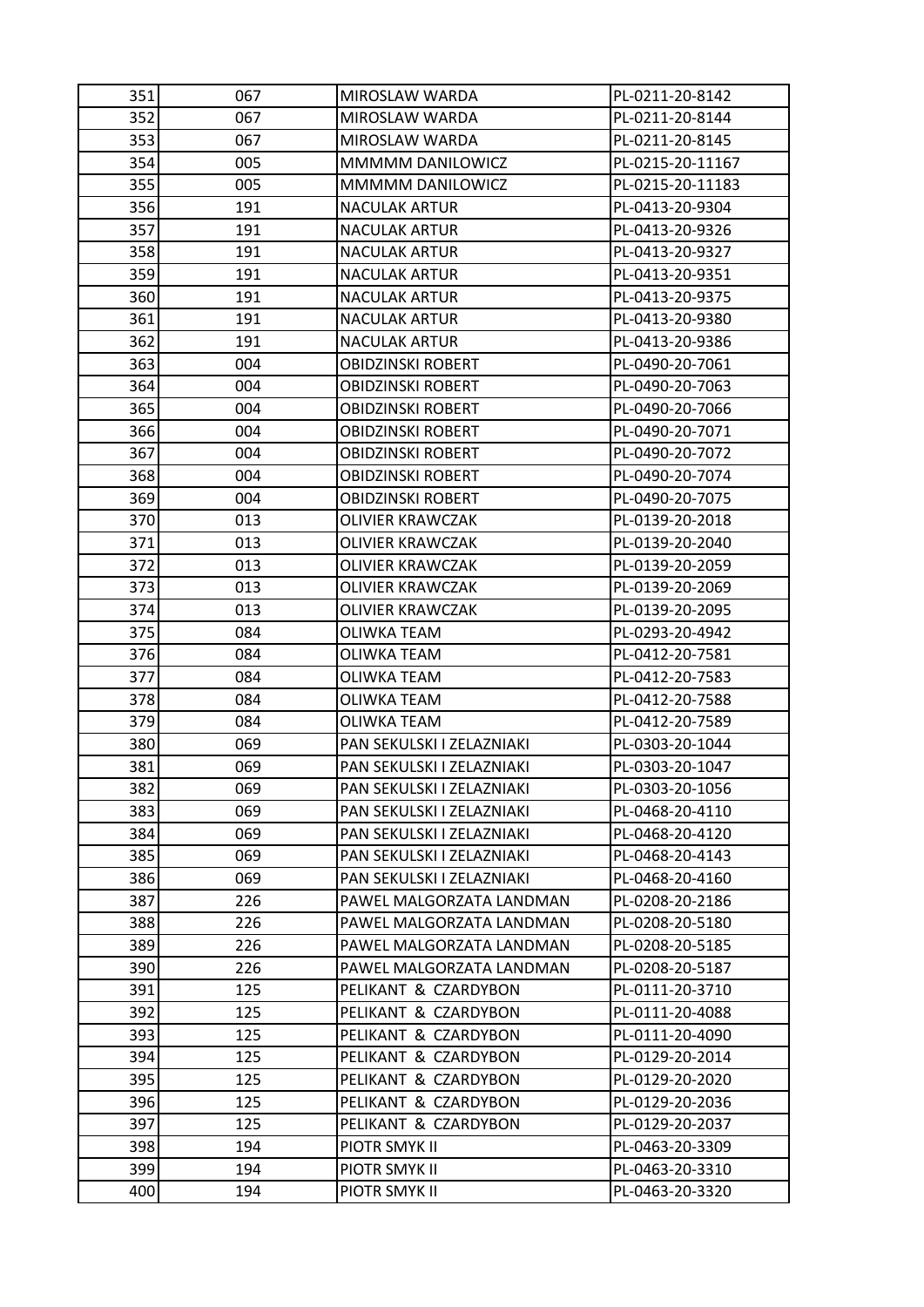| 401 | 194 | PIOTR SMYK II         | PL-0463-20-3321  |
|-----|-----|-----------------------|------------------|
| 402 | 194 | PIOTR SMYK II         | PL-0463-20-3336  |
| 403 | 194 | <b>PIOTR SMYK II</b>  | PL-0463-20-3349  |
| 404 | 194 | PIOTR SMYK II         | PL-0463-20-3364  |
| 405 | 147 | PIOTROWSKI TOMASZ     | PL-0285-20-18622 |
| 406 | 147 | PIOTROWSKI TOMASZ     | PL-0285-20-18623 |
| 407 | 147 | PIOTROWSKI TOMASZ     | PL-0285-20-18635 |
| 408 | 147 | PIOTROWSKI TOMASZ     | PL-0285-20-18647 |
| 409 | 147 | PIOTROWSKI TOMASZ     | PL-0285-20-18682 |
| 410 | 147 | PIOTROWSKI TOMASZ     | PL-0285-20-18691 |
| 411 | 147 | PIOTROWSKI TOMASZ     | PL-0285-20-18715 |
| 412 | 083 | <b>PROMOTOR</b>       | PL-0129-20-1703  |
| 413 | 083 | <b>PROMOTOR</b>       | PL-0129-20-1780  |
| 414 | 083 | <b>PROMOTOR</b>       | PL-0129-20-1799  |
| 415 | 083 | <b>PROMOTOR</b>       | PL-0143-20-6026  |
| 416 | 145 | PRZEDNIKOWSKI WIESLAW | PL-0306-20-2063  |
| 417 | 145 | PRZEDNIKOWSKI WIESLAW | PL-0306-20-2068  |
| 418 | 145 | PRZEDNIKOWSKI WIESLAW | PL-0306-20-2073  |
| 419 | 145 | PRZEDNIKOWSKI WIESLAW | PL-0306-20-2074  |
| 420 | 145 | PRZEDNIKOWSKI WIESLAW | PL-0306-20-2078  |
| 421 | 145 | PRZEDNIKOWSKI WIESLAW | PL-0306-20-2079  |
| 422 | 145 | PRZEDNIKOWSKI WIESLAW | PL-0306-20-2082  |
| 423 | 157 | RAFAL ADAMCZYK        | PL-0164-20-1523  |
| 424 | 157 | RAFAL ADAMCZYK        | PL-0164-20-1525  |
| 425 | 157 | RAFAL ADAMCZYK        | PL-0164-20-1529  |
| 426 | 157 | RAFAL ADAMCZYK        | PL-0164-20-1531  |
| 427 | 157 | RAFAL ADAMCZYK        | PL-0164-20-1544  |
| 428 | 157 | RAFAL ADAMCZYK        | PL-0164-20-1549  |
| 429 | 157 | RAFAL ADAMCZYK        | PL-0164-20-1559  |
| 430 | 177 | RIO ADI               | PL-0422-20-1118  |
| 431 | 177 | RIO ADI               | PL-0422-20-1119  |
| 432 | 177 | RIO ADI               | PL-0422-20-1120  |
| 433 | 177 | RIO ADI               | PL-0422-20-1140  |
| 434 | 177 | RIO ADI               | PL-0422-20-1141  |
| 435 | 177 | RIO ADI               | PL-0422-20-1142  |
| 436 | 177 | RIO ADI               | PL-0422-20-5309  |
| 437 | 229 | <b>RYBNIK</b>         | PL-0164-20-4075  |
| 438 | 229 | <b>RYBNIK</b>         | PL-0164-20-4089  |
| 439 | 229 | <b>RYBNIK</b>         | PL-0164-20-4094  |
| 440 | 229 | <b>RYBNIK</b>         | PL-0164-20-4095  |
| 441 | 229 | <b>RYBNIK</b>         | PL-0164-20-4097  |
| 442 | 229 | <b>RYBNIK</b>         | PL-0164-20-4098  |
| 443 | 229 | <b>RYBNIK</b>         | PL-0164-20-4100  |
| 444 | 209 | <b>SANTOS HODOWLA</b> | PL-208-20-1235   |
| 445 | 209 | SANTOS HODOWLA        | PL-208-20-1236   |
| 446 | 209 | <b>SANTOS HODOWLA</b> | PL-208-20-1237   |
| 447 | 209 | <b>SANTOS HODOWLA</b> | PL-208-20-1239   |
| 448 | 209 | <b>SANTOS HODOWLA</b> | PL-208-20-1240   |
| 449 | 209 | SANTOS HODOWLA        | PL-208-20-1242   |
| 450 | 209 | SANTOS HODOWLA        | PL-208-20-1245   |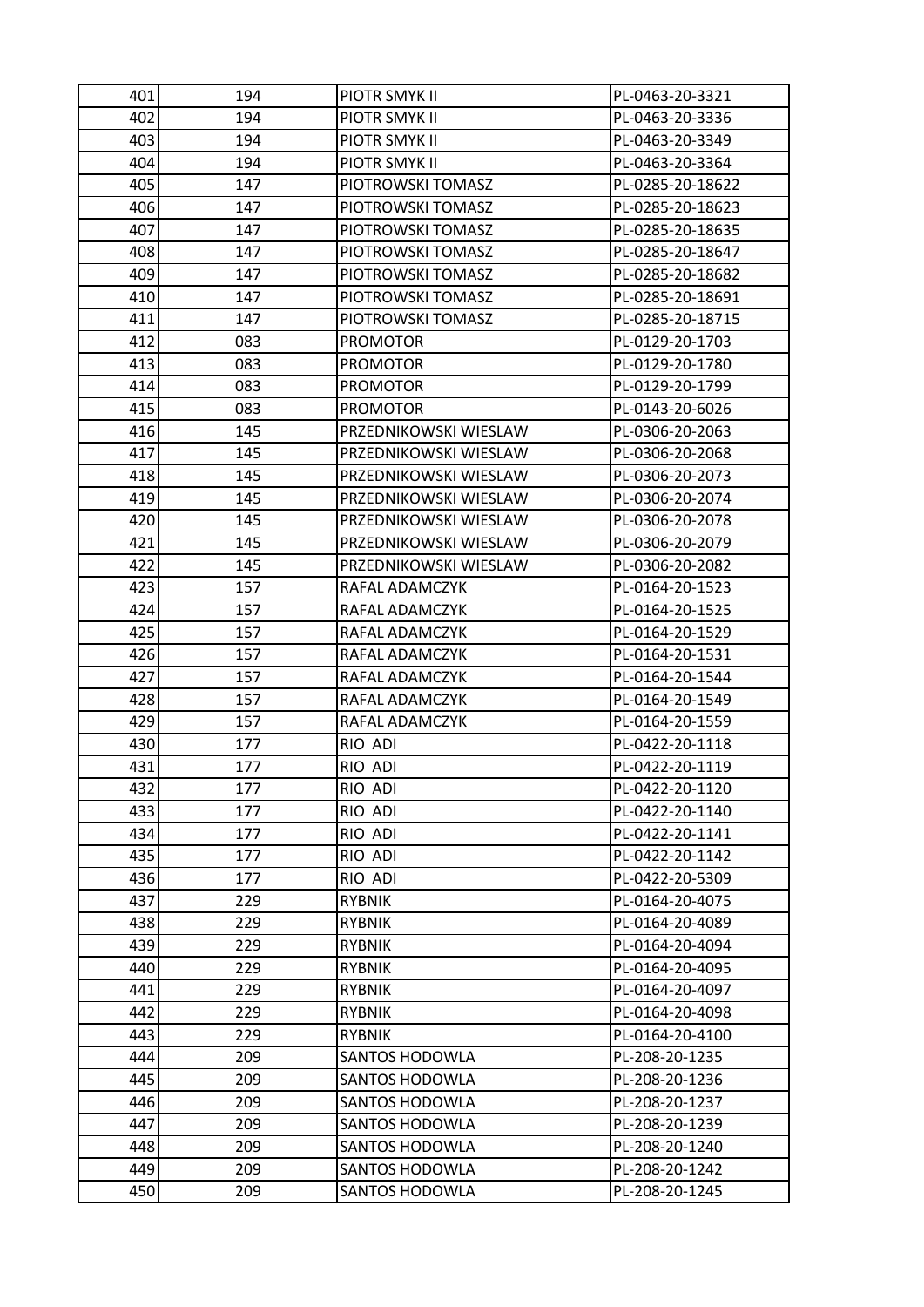| 451 | 040 | <b>SCHNAIDER KRZYSZTOF</b> | PL-0232-20-8648 |
|-----|-----|----------------------------|-----------------|
| 452 | 052 | <b>SERAFIN LESZEK</b>      | PL-0250-20-4004 |
| 453 | 052 | <b>SERAFIN LESZEK</b>      | PL-0250-20-4007 |
| 454 | 052 | <b>SERAFIN LESZEK</b>      | PL-0250-20-4009 |
| 455 | 052 | <b>SERAFIN LESZEK</b>      | PL-0250-20-4011 |
| 456 | 052 | <b>SERAFIN LESZEK</b>      | PL-0250-20-4015 |
| 457 | 052 | <b>SERAFIN LESZEK</b>      | PL-0250-20-4017 |
| 458 | 052 | <b>SERAFIN LESZEK</b>      | PL-0250-20-4019 |
| 459 | 048 | SEYKOpol JERZY SERZYSKO    | PL-0478-20-2006 |
| 460 | 048 | SEYKOpol JERZY SERZYSKO    | PL-0478-20-2007 |
| 461 | 093 | SLAWOMIR BLASZCZAK         | PL-0215-20-2304 |
| 462 | 093 | SLAWOMIR BLASZCZAK         | PL-0215-20-2305 |
| 463 | 093 | SLAWOMIR BLASZCZAK         | PL-0215-20-2306 |
| 464 | 093 | SLAWOMIR BLASZCZAK         | PL-0215-20-2309 |
| 465 | 093 | SLAWOMIR BLASZCZAK         | PL-0215-20-2310 |
| 466 | 093 | SLAWOMIR BLASZCZAK         | PL-0215-20-2325 |
| 467 | 093 | SLAWOMIR BLASZCZAK         | PL-0215-20-2335 |
| 468 | 108 | <b>SLAWOMIR KLECZAJ</b>    | PL-0180-20-9628 |
| 469 | 108 | <b>SLAWOMIR KLECZAJ</b>    | PL-0180-20-9629 |
| 470 | 108 | <b>SLAWOMIR KLECZAJ</b>    | PL-0180-20-9630 |
| 471 | 108 | <b>SLAWOMIR KLECZAJ</b>    | PL-0180-20-9631 |
| 472 | 108 | SLAWOMIR KLECZAJ           | PL-0180-20-9638 |
| 473 | 108 | <b>SLAWOMIR KLECZAJ</b>    | PL-0180-20-9645 |
| 474 | 108 | <b>SLAWOMIR KLECZAJ</b>    | PL-0180-20-9646 |
| 475 | 039 | <b>SMYK PIOTR</b>          | PL-0210-20-3787 |
| 476 | 039 | <b>SMYK PIOTR</b>          | PL-0210-20-3789 |
| 477 | 039 | <b>SMYK PIOTR</b>          | PL-0210-20-3795 |
| 478 | 039 | <b>SMYK PIOTR</b>          | PL-0210-20-3797 |
| 479 | 039 | <b>SMYK PIOTR</b>          | PL-0210-20-3798 |
| 480 | 039 | <b>SMYK PIOTR</b>          | PL-0210-20-3799 |
| 481 | 039 | <b>SMYK PIOTR</b>          | PL-0210-20-3800 |
| 482 | 081 | <b>STANI</b>               | PL-0231-20-7325 |
| 483 | 081 | <b>STANI</b>               | PL-0231-20-7326 |
| 484 | 081 | <b>STANI</b>               | PL-0231-20-7331 |
| 485 | 081 | <b>STANI</b>               | PL-0231-20-7333 |
| 486 | 081 | <b>STANI</b>               | PL-0231-20-7334 |
| 487 | 081 | <b>STANI</b>               | PL-0231-20-7342 |
| 488 | 103 | SZEREGOWIEC DOLOT          | PL-02-20-6903   |
| 489 | 103 | SZEREGOWIEC DOLOT          | PL-02-20-6907   |
| 490 | 103 | SZEREGOWIEC DOLOT          | PL-02-20-6913   |
| 491 | 103 | SZEREGOWIEC DOLOT          | PL-02-20-6915   |
| 492 | 103 | SZEREGOWIEC DOLOT          | PL-02-20-6917   |
| 493 | 103 | SZEREGOWIEC DOLOT          | PL-02-20-6920   |
| 494 | 103 | SZEREGOWIEC DOLOT          | PL-02-20-6922   |
| 495 | 008 | <b>SZTOBNICKI PAWEL</b>    | PL-0102-20-9101 |
| 496 | 008 | <b>SZTOBNICKI PAWEL</b>    | PL-0102-20-9102 |
| 497 | 008 | <b>SZTOBNICKI PAWEL</b>    | PL-0102-20-9105 |
| 498 | 008 | <b>SZTOBNICKI PAWEL</b>    | PL-0102-20-9106 |
| 499 | 008 | <b>SZTOBNICKI PAWEL</b>    | PL-0102-20-9107 |
| 500 | 008 | SZTOBNICKI PAWEL           | S-24-20-329     |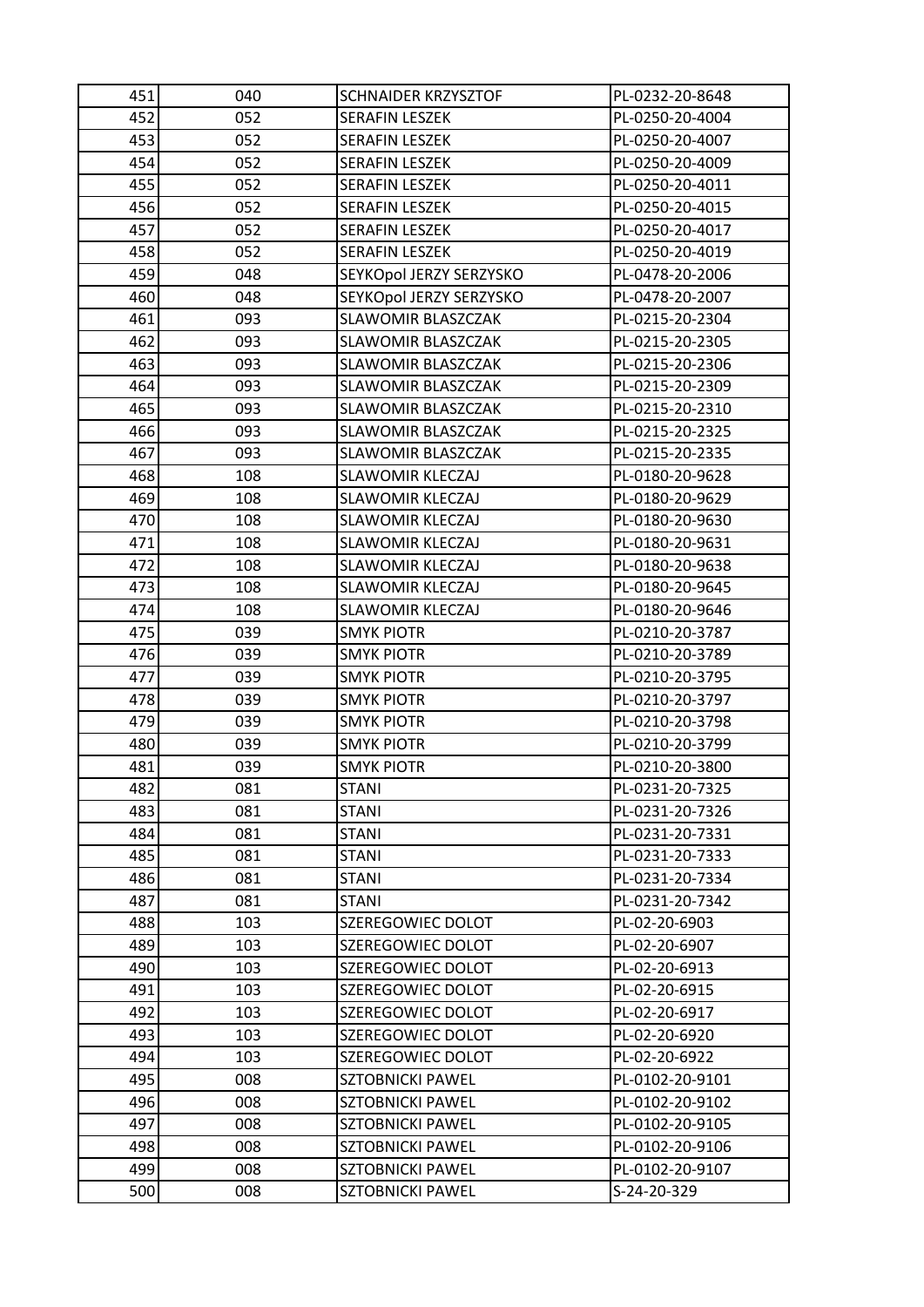| 501 | 008 | SZTOBNICKI PAWEL              | S-24-20-330      |
|-----|-----|-------------------------------|------------------|
| 502 | 118 | SZYMKOWIAK MIROSLAW           | PL-0219-20-3157  |
| 503 | 118 | SZYMKOWIAK MIROSLAW           | PL-0219-20-3159  |
| 504 | 118 | SZYMKOWIAK MIROSLAW           | PL-0219-20-3167  |
| 505 | 118 | SZYMKOWIAK MIROSLAW           | PL-0219-20-3169  |
| 506 | 118 | SZYMKOWIAK MIROSLAW           | PL-0219-20-3171  |
| 507 | 118 | SZYMKOWIAK MIROSLAW           | PL-0219-20-3172  |
| 508 | 118 | SZYMKOWIAK MIROSLAW           | PL-0219-20-3173  |
| 509 | 155 | TAYA                          | PL-0250-20-4023  |
| 510 | 155 | TAYA                          | PL-0250-20-4026  |
| 511 | 155 | TAYA                          | PL-0250-20-4031  |
| 512 | 155 | TAYA                          | PL-0250-20-4033  |
| 513 | 155 | TAYA                          | PL-0250-20-4035  |
| 514 | 155 | TAYA                          | PL-0250-20-4038  |
| 515 | 155 | TAYA                          | PL-0250-20-4042  |
| 516 | 213 | <b>TEAM BARKA</b>             | PL-0211-20-8954  |
| 517 | 213 | <b>TEAM BARKA</b>             | PL-0211-20-8956  |
| 518 | 167 | <b>TEAM ESCHKE KOLODYNSKI</b> | PL-0129-20-1752  |
| 519 | 167 | <b>TEAM ESCHKE KOLODYNSKI</b> | PL-0143-20-6054  |
| 520 | 167 | TEAM ESCHKE KOLODYNSKI        | PL-0143-20-6055  |
| 521 | 160 | TEAM STOCHAJ- NIZYNSKI        | PL-0425-20-11823 |
| 522 | 160 | TEAM STOCHAJ- NIZYNSKI        | PL-0425-20-6537  |
| 523 | 160 | TEAM STOCHAJ- NIZYNSKI        | PL-0425-20-6538  |
| 524 | 160 | TEAM STOCHAJ- NIZYNSKI        | PL-0425-20-6539  |
| 525 | 160 | TEAM STOCHAJ- NIZYNSKI        | PL-0425-20-6631  |
| 526 | 160 | TEAM STOCHAJ- NIZYNSKI        | PL-0425-20-6641  |
| 527 | 160 | TEAM STOCHAJ- NIZYNSKI        | PL-0425-20-6650  |
| 528 | 016 | TIM-MODLISZEWICE              | CZ-0137-20-3863  |
| 529 | 016 | TIM-MODLISZEWICE              | CZ-0137-20-3865  |
| 530 | 016 | TIM-MODLISZEWICE              | CZ-0137-20-3898  |
| 531 | 016 | TIM-MODLISZEWICE              | PL-047-20-4022   |
| 532 | 016 | TIM-MODLISZEWICE              | PL-047-20-4080   |
| 533 | 016 | TIM-MODLISZEWICE              | PL-047-20-4090   |
| 534 | 016 | TIM-MODLISZEWICE              | PL-047-20-9704   |
| 535 | 105 | TOMASZ GOZDUR                 | PL-0185-20-6078  |
| 536 | 105 | <b>TOMASZ GOZDUR</b>          | PL-0185-20-6079  |
| 537 | 105 | <b>TOMASZ GOZDUR</b>          | PL-0185-20-6081  |
| 538 | 105 | <b>TOMASZ GOZDUR</b>          | PL-0185-20-6088  |
| 539 | 196 | TOMASZ KUBIK                  | PL-0248-20-10513 |
| 540 | 196 | TOMASZ KUBIK                  | PL-0248-20-10514 |
| 541 | 043 | <b>TORZ SLAWOMIR</b>          | PL-0140-20-5056  |
| 542 | 043 | <b>TORZ SLAWOMIR</b>          | PL-0140-20-5066  |
| 543 | 043 | <b>TORZ SLAWOMIR</b>          | PL-0140-20-5067  |
| 544 | 043 | TORZ SLAWOMIR                 | PL-0140-20-5075  |
| 545 | 043 | <b>TORZ SLAWOMIR</b>          | PL-0140-20-5085  |
| 546 | 043 | TORZ SLAWOMIR                 | PL-0140-20-5090  |
| 547 | 043 | <b>TORZ SLAWOMIR</b>          | PL-0140-20-5091  |
| 548 | 171 | VAN VET J. RAK- K. BYC        | PL-01-20-141     |
| 549 | 171 | VAN VET J. RAK- K. BYC        | PL-01-20-147     |
| 550 | 171 | VAN VET J. RAK-K. BYC         | PL-01-20-149     |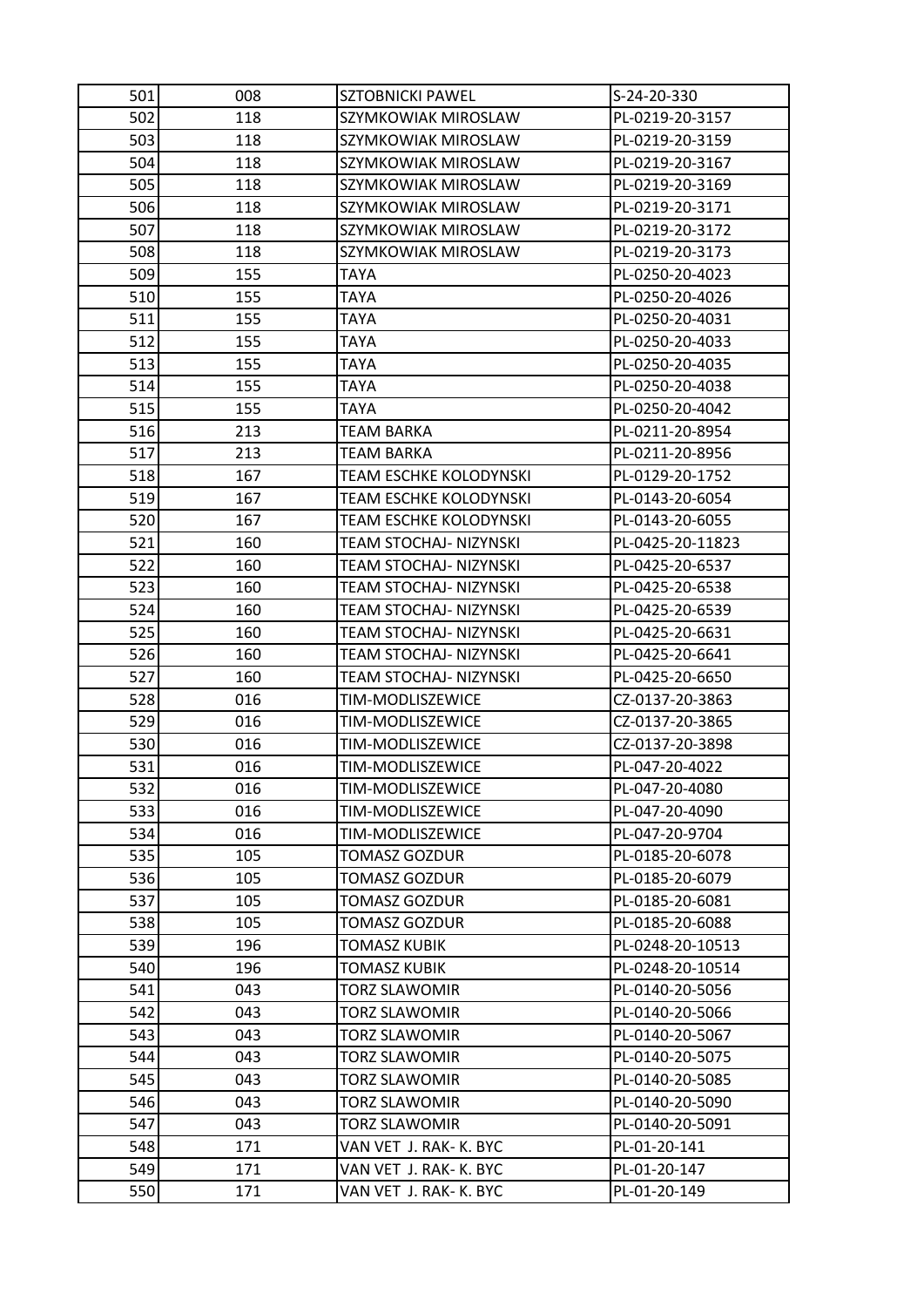| 551 | 171 | VAN VET J. RAK- K. BYC | PL-01-20-150     |
|-----|-----|------------------------|------------------|
| 552 | 171 | VAN VET J. RAK- K. BYC | PL-01-20-160     |
| 553 | 171 | VAN VET J. RAK- K. BYC | PL-01-20-166     |
| 554 | 171 | VAN VET J. RAK- K. BYC | PL-01-20-170     |
| 555 | 188 | WACLAW SWATOWSKI       | PL-0208-20-6215  |
| 556 | 188 | WACLAW SWATOWSKI       | PL-0208-20-6216  |
| 557 | 188 | WACLAW SWATOWSKI       | PL-0208-20-6217  |
| 558 | 188 | WACLAW SWATOWSKI       | PL-0208-20-6218  |
| 559 | 188 | WACLAW SWATOWSKI       | PL-0208-20-6219  |
| 560 | 032 | WAJSZCZUK RYSZARD      | PL-0215-20-11693 |
| 561 | 032 | WAJSZCZUK RYSZARD      | PL-0215-20-11694 |
| 562 | 032 | WAJSZCZUK RYSZARD      | PL-0215-20-11696 |
| 563 | 032 | WAJSZCZUK RYSZARD      | PL-0215-20-11697 |
| 564 | 032 | WAJSZCZUK RYSZARD      | PL-0215-20-11698 |
| 565 | 032 | WAJSZCZUK RYSZARD      | PL-0215-20-11699 |
| 566 | 032 | WAJSZCZUK RYSZARD      | PL-0215-20-11700 |
| 567 | 110 | WALDEK MAJEWSKI        | PL-0180-20-5513  |
| 568 | 110 | WALDEK MAJEWSKI        | PL-0180-20-5517  |
| 569 | 110 | WALDEK MAJEWSKI        | PL-0180-20-5593  |
| 570 | 110 | WALDEK MAJEWSKI        | PL-0180-20-6603  |
| 571 | 110 | WALDEK MAJEWSKI        | PL-0180-20-6605  |
| 572 | 110 | WALDEK MAJEWSKI        | PL-0180-20-6606  |
| 573 | 110 | WALDEK MAJEWSKI        | PL-0180-20-6608  |
| 574 | 203 | WALDEMAR WROBEL        | PL-0498-20-5153  |
| 575 | 203 | WALDEMAR WROBEL        | PL-0498-20-5154  |
| 576 | 203 | WALDEMAR WROBEL        | PL-0498-20-5155  |
| 577 | 203 | WALDEMAR WROBEL        | PL-0498-20-5159  |
| 578 | 203 | <b>WALDEMAR WROBEL</b> | PL-0498-20-5164  |
| 579 | 203 | WALDEMAR WROBEL        | PL-0498-20-5165  |
| 580 | 203 | WALDEMAR WROBEL        | PL-0498-20-5166  |
| 581 | 054 | WEBER ADAM I HENRYK    | PL-0248-20-607   |
| 582 | 054 | WEBER ADAM I HENRYK    | PL-0248-20-608   |
| 583 | 054 | WEBER ADAM I HENRYK    | PL-0248-20-610   |
| 584 | 054 | WEBER ADAM I HENRYK    | PL-0248-20-611   |
| 585 | 054 | WEBER ADAM I HENRYK    | PL-0248-20-612   |
| 586 | 054 | WEBER ADAM I HENRYK    | PL-0248-20-617   |
| 587 | 054 | WEBER ADAM I HENRYK    | PL-0248-20-620   |
| 588 | 041 | WG MAZURY              | BE--20-2057621   |
| 589 | 041 | WG MAZURY              | BE--20-2108445   |
| 590 | 041 | <b>WG MAZURY</b>       | BE--20-2108452   |
| 591 | 041 | <b>WG MAZURY</b>       | BE--20-2108459   |
| 592 | 041 | WG MAZURY              | PL-013-20-7464   |
| 593 | 041 | WG MAZURY              | PL-013-20-7465   |
| 594 | 173 | WIESLAW CALUJ          | PL-0214-20-18821 |
| 595 | 173 | WIESLAW CALUJ          | PL-0214-20-18841 |
| 596 | 173 | WIESLAW CALUJ          | PL-0214-20-18844 |
| 597 | 173 | WIESLAW CALUJ          | PL-0214-20-18845 |
| 598 | 173 | WIESLAW CALUJ          | PL-0214-20-18846 |
| 599 | 150 | WLODEK WISZNIEWSKI     | PL-0441-20-4938  |
| 600 | 150 | WLODEK WISZNIEWSKI     | PL-0441-20-4940  |